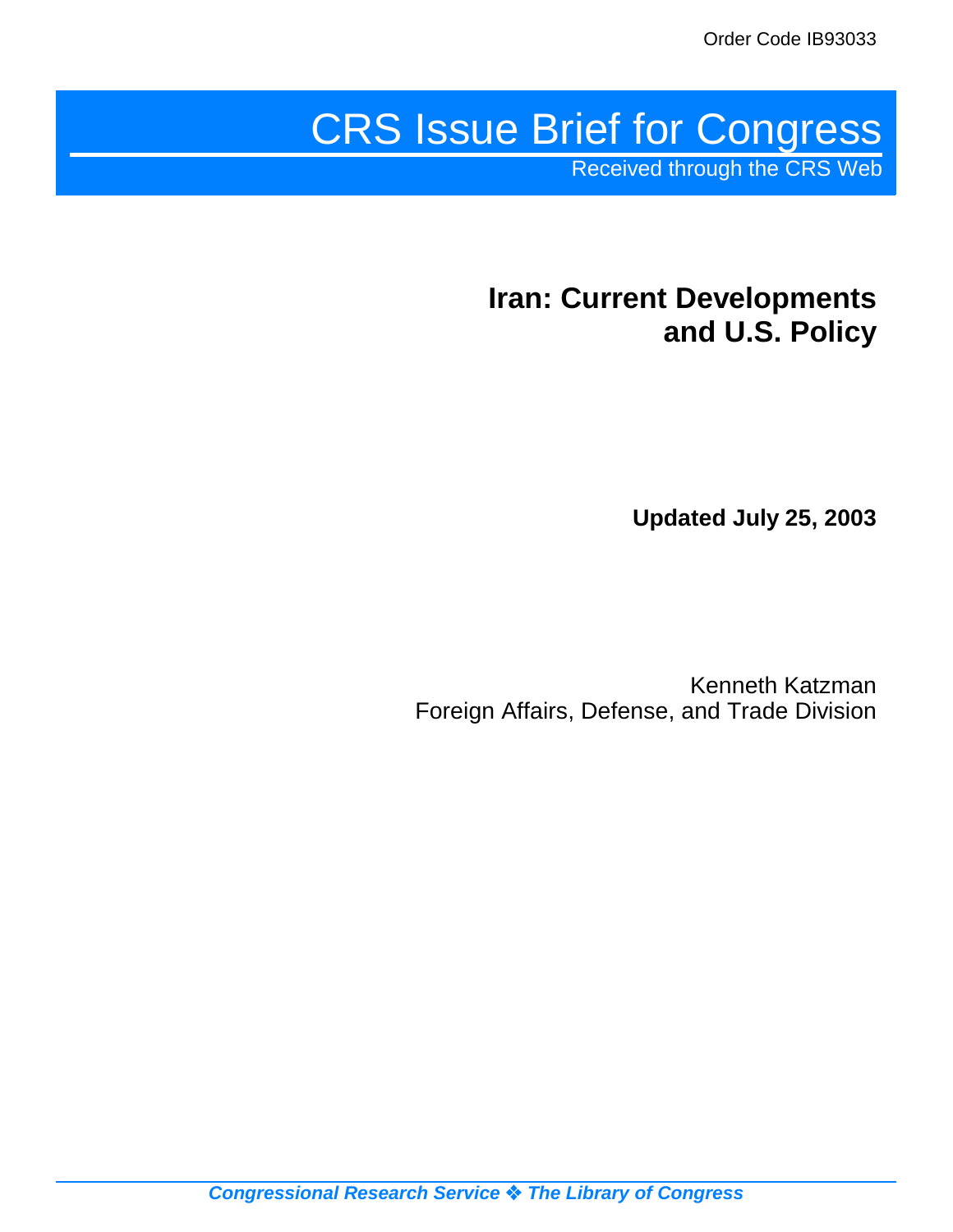# **CONTENTS**

**SUMMARY** 

MOST RECENT DEVELOPMENTS

BACKGROUND AND ANALYSIS

Regime Power Struggle and the Opposition Exiled Oppositionists

Iran's Strategic Capabilities Conventional Weapons Weapons of Mass Destruction (WMD) Nuclear Program Chemical and Biological Weapons Missiles

Iranian Foreign Policy and Involvement in Terrorism Persian Gulf Saudi Arabia/Khobar Towers Gulf Islands Dispute With UAE Iraq Middle East/North Africa Lebanon/Hizballah Central and South Asia/Azerbaijan Al Qaeda/Afghanistan/Pakistan

Human Rights Concerns Religious Persecution Trial of 13 Jews

U.S.-Iran Relations and Sanctions Possibility of Military Action Economic Sanctions Terrorism/Foreign Aid Proliferation Sanctions **Counternarcotics** Trade Ban The Iran-Libya Sanctions Act (ILSA) Caspian/Central Asian Energy Routes Through Iran Europe and Japan's Relations With/Lending to Iran Multilateral Lending to Iran WTO Travel Sanctions Assets Disputes/Victims of Terrorism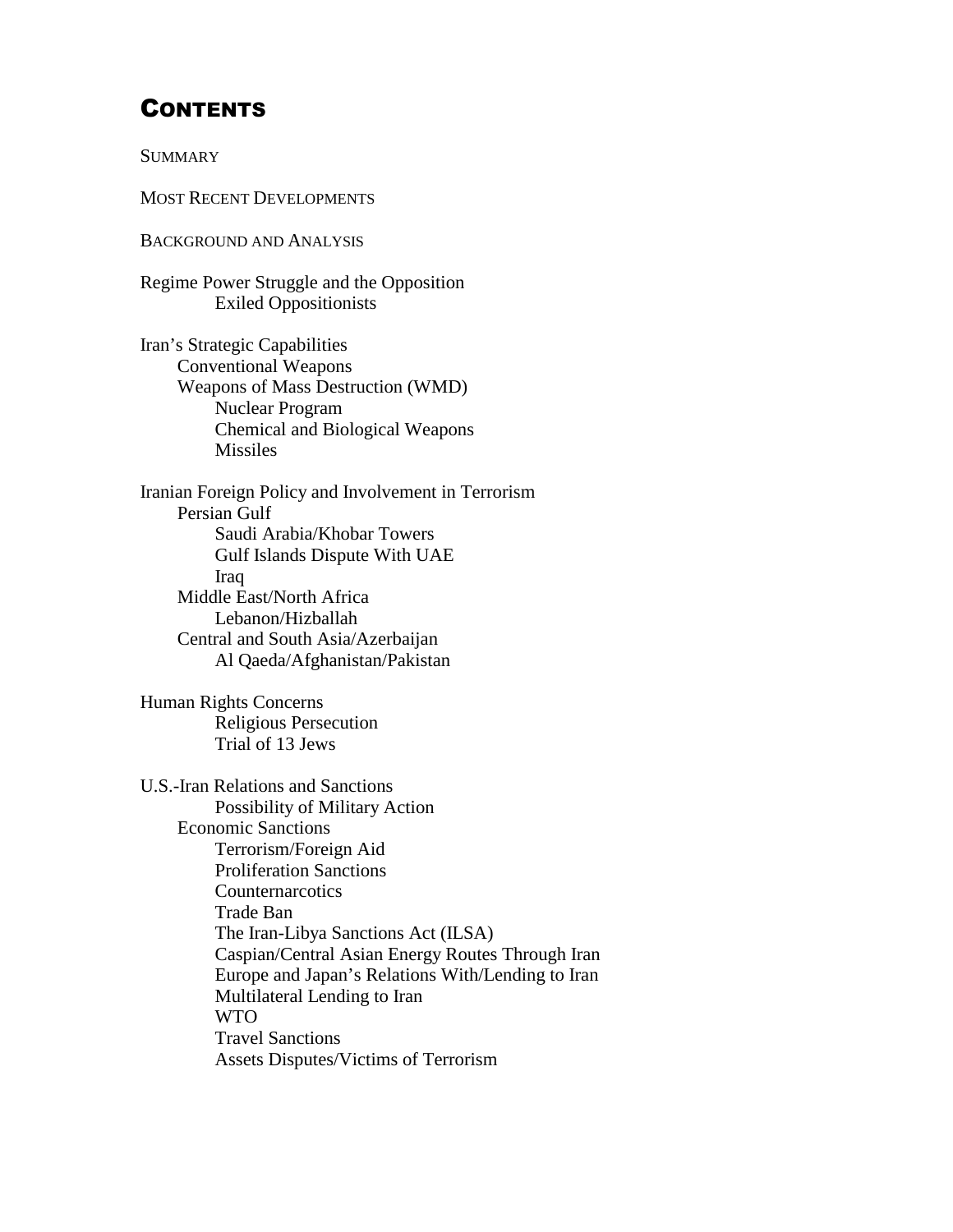#### Iran: Current Developments and U.S. Policy

#### **SUMMARY**

While continuing previous U.S. Administrations' policies of containing Iran while pursuing limited engagement with it, the the Bush Administration is evaluating whether or not to move more toward a regime change policy, and how to prevent Iran from obtaining a nuclear weapons capability. During the late 1990s, signs of moderation in Iran had stimulated the United States to try to engage Iran in broad, official talks. Relations took another downturn when Iran was grouped with North Korea and Iraq as part of the "axis of evil" identified in President Bush's January 29, 2002 State of the Union message. The grouping came despite Iran's tacit cooperation with the United States against the Taliban in the post-September 11, 2001 war in Afghanistan.

Iran was also quietly helpful in the U.S. effort to oust Iraq's Saddam Hussein in 2003, although Iran reportedly is supporting Shiite Islamic factions there that could greatly boost Iran's influence in post-war Iraq. Some Al Qaeda activists are in Iran as well, although Iran claims some are "in custody." The Bush Administration has warned Iran not to meddle in Iraq, to extradite any Al Qaeda in Iran, and to curb its nuclear program. The Bush Administration has sought to dampen speculation that the United States might take major military action against Iran to change its regime, but it has indicated support for demonstrators and others in Iran who call for major internal changes.

Iran's efforts to acquire weapons of mass destruction and delivery means, coupled with its support of terrorist groups, have long been key U.S. concerns. The concerns have been heightened recently by reported major strides in Iran's nuclear program.

Another U.S. concern has been Iran's opposition to the U.S.-led Middle East peace process since its inception in October 1991. Iran continues to provide material support to Hizballah in Lebanon and to Palestinian groups that oppose the Arab-Israeli peace process, such as Hamas and Palestinian Islamic Jihad. Iran's human rights practices, particularly its treatment of the Baha'i and the Jewish communities, are frequently criticized by U.S. officials and Members of Congress.

Thus far, the Bush Administration has continued most aspects of the containment policies toward Iran that characterized preceding administrations. During the first term of the Clinton Administration, as part of a policy of "dual containment" of Iran and Iraq, President Clinton imposed a ban on U.S. trade and investment in Iran in 1995, and a 1996 law imposed sanctions on foreign investment in Iran's energysector (Iran-Libya Sanctions Act, ILSA). In keeping with a 1997 policy shift toward engagement, the Clinton Administration and Congress later eased sanctions to allow U.S. exports to Iran of food and medical supplies and importation from Iran of goods such as carpets and caviar. The United States has consistently worked with its allies to prevent arms and advanced technology sales to Iran and to limit Iran's influence over regional energy flows. U.S. purchases of Iranian crude oil and U.S. company investments in Iran remain barred. ILSA was renewed for another 5 years on August 3, 2001 (H.R. 1954, P.L. 107-24).

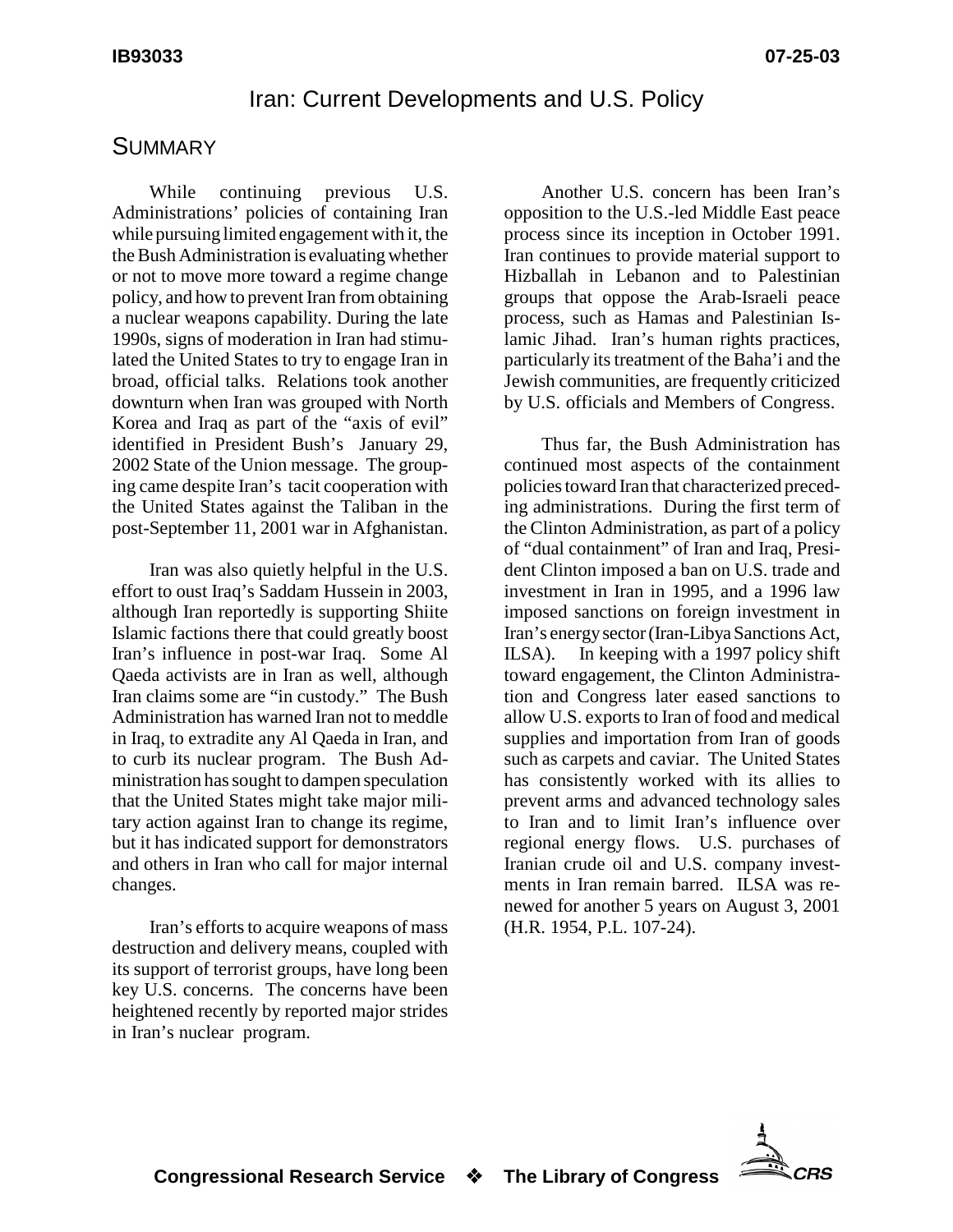#### MOST RECENT DEVELOPMENTS

A visit by the International Atomic Energy Agency to the newly revealed Natanz facility on February 21 found that the facility contained a more advanced uranium enrichment program than was expected. A June 6, 2003 IAEA report strongly criticized Iran for lack of candor on its nuclear program, and President Bush said on June 18 that the United States would "not tolerate" construction of an Iranian nuclear weapon. During June 6 - 18, students in Tehran and other major cities demonstrated for major political reform. On July 23, 2003, Iranian officials said they are holding at least one senior Al Qaeda figure.

#### BACKGROUND AND ANALYSIS

The debate over U.S. policy toward Iran centers on a number of options for changing Iran's regime or modify its behavior; curbing its weapons of mass destruction (WMD) programs; and limiting or end its support for terrorist groups. Options include engagement, additional U.S. or international sanctions, military action, and supporting opposition forces.

### **Regime Power Struggle and the Opposition**

The United States does not have a declared policy of changing Iran's regime, although adopting such a stance reportedly is under consideration by the Bush Administration. Some who favor a regime change policy point to a growing movement by pro-reform elements against the more conservative clerics that dominate Iran's top leadership. Since February 2002, DCI George Tenet has been saying that Iran's reform movement is "losing momentum" to the "unelected" hardliners, including Supreme Leader Ali Khamene'i (successor to Ayatollah Khomeini) who controls key institutions such as the Council of Guardians and the military. Since mid-2002, the elected reformist President Mohammad Khatemi has become more vocal in criticizing obstructions by hardliners, and in late August 2002, he proposed new legislation that would strengthen the power of his office; it was passed by the Majlis but has not yet been approved bythe conservative-dominated legislative review body called the Council of Guardians. Since early 2000, hardliners in the judiciary have closed more than 60 reformist newspapers and imprisoned or questioned several editors and even some members of the Majlis. Khatemi suffered a political setback in February 28, 2003, local elections, with hardliners winning most of the seats in Tehran in a low turnout (14% in Tehran) election that suggested reformist disillusionment at the slow pace of reform thus far. Khatemi, who was re-elected on June 8, 2001 by a landslide 77% of the vote against nine more conservative candidates, remains popular, by most accounts. His reelection victory was larger than his 69% first win in May 1997. His supporters have held about 70% of the seats in the 290-seat Majlis (parliament) since their victory in the February 18, 2000 Majlis elections.

Indications of popular dissatisfaction re-surfaced on June 12, 2003, with student-led protests in major cities, lasting about six days, calling for major reforms, including limitations on the powers of the Supreme Leader. Some protesters called for Khatami to resign for being ineffective in promoting reform. President Bush issued statements in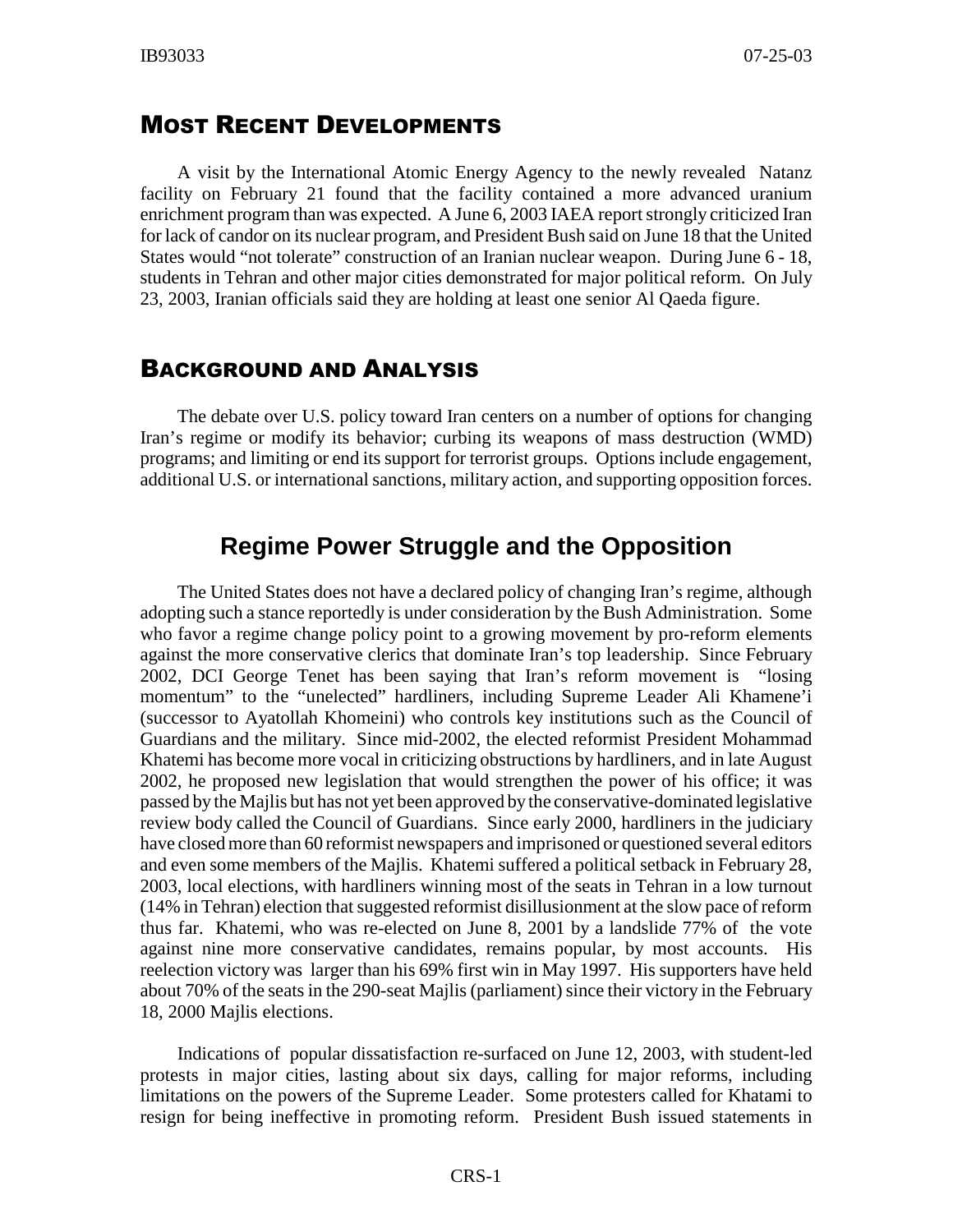support of the demonstrators, although Secretaryof State Powell said the protests represented a "family fight" within Iran in which the United States should not seek a role. Press reports say as many as four students might have been killed by regime security forces during the days of protest.

**Exiled Oppositionists.** Others believe that the United States should support exiled opposition groups, which seek outright replacement rather than reform of the current regime. No exile group is currently funded by the United States. In 1995, the Clinton Administration accepted a House-Senate conference agreement to include \$18-\$20 million in funding authority for covert operations against Iran in the FY1996 intelligence authorization act (H.R. 1655, P.L. 104-93) — about \$14 million more than requested — according to a *Washington* Post report of December 22, 1995. The Clinton Administration reportedly focused the covert aid on changing the regime's behavior, rather than its overthrow. The conference report on H.R. 2267 (H.Rept. 105-405), the FY1998 Commerce/State/ Justice appropriation, provided \$4 million for a "Radio Free Iran," to be run by Radio Free Europe/Radio Liberty (RFE/RL). The radio, which the Administration called the Farsi service of RFE/RL, began operations in Prague on October 31, 1998, and has become, as of December 2002, Radio Farda ("Tomorrow" in Farsi), which broadcasts nearly around the clock. Another \$4 million for the radio for FY1999 was provided by the omnibus appropriation (P.L. 105-277). Another U.S.-sponsored television broadcast service to Iran, under the auspices of the Voice of America, began operations on July 3, 2003.

Since the late 1980s, the State Department has refused contact with the anti-regime People's Mojahedin Organization of Iran (PMOI) and its umbrella organization, the National Council of Resistance (NCR). It was designated as a foreign terrorist organization (FTO) in October 1997 under the Anti-Terrorism and Effective Death Penalty Act of 1996, and the NCR was named as an alias of the PMOI in the October 1999 re-designations. In November 2002, a letter signed by about 150 House Members was released, asking the President to remove the PMOI from the FTO list. U.S. forces attacked PMOI military installations in Iraq during Operation Iraqi Freedom and, after temporarilyagreeing to a ceasefire with PMOI military elements in Iraq, subsequently demanded their surrender and disarmament. Press reports in late May 2003 say some Administration officials, particularly in the Defense Department, want the group removed from the FTO list and a U.S. alliance with the group against the Tehran regime. On June 17, 2003 France arrested about 170 PMOI members, including its co-leader Maryam Rajavi (wife of PMOI founder Masoud Rajavi, who is based in Iraq.) She was subsequently released. For further information, see CRS Report RL31119, *Terrorism: Near Eastern Groups and State Sponsors, 2002*.

Some Iranian exiles follow the son of the late former Shah, who lives in the United States. On January 24, 2001, the Shah's son, Reza Pahlavi, 44 years old, ended a long period of inactivity by giving a speech in Washington calling for unity in opposition to the current regime and for the institution of a constitutional monarchy and genuine democracy in Iran. He has since broadcast messages into Iran from stations in California, and press reports say a growing number of Iranians are listening to his broadcasts, although he is not believed to have a major following in Iran.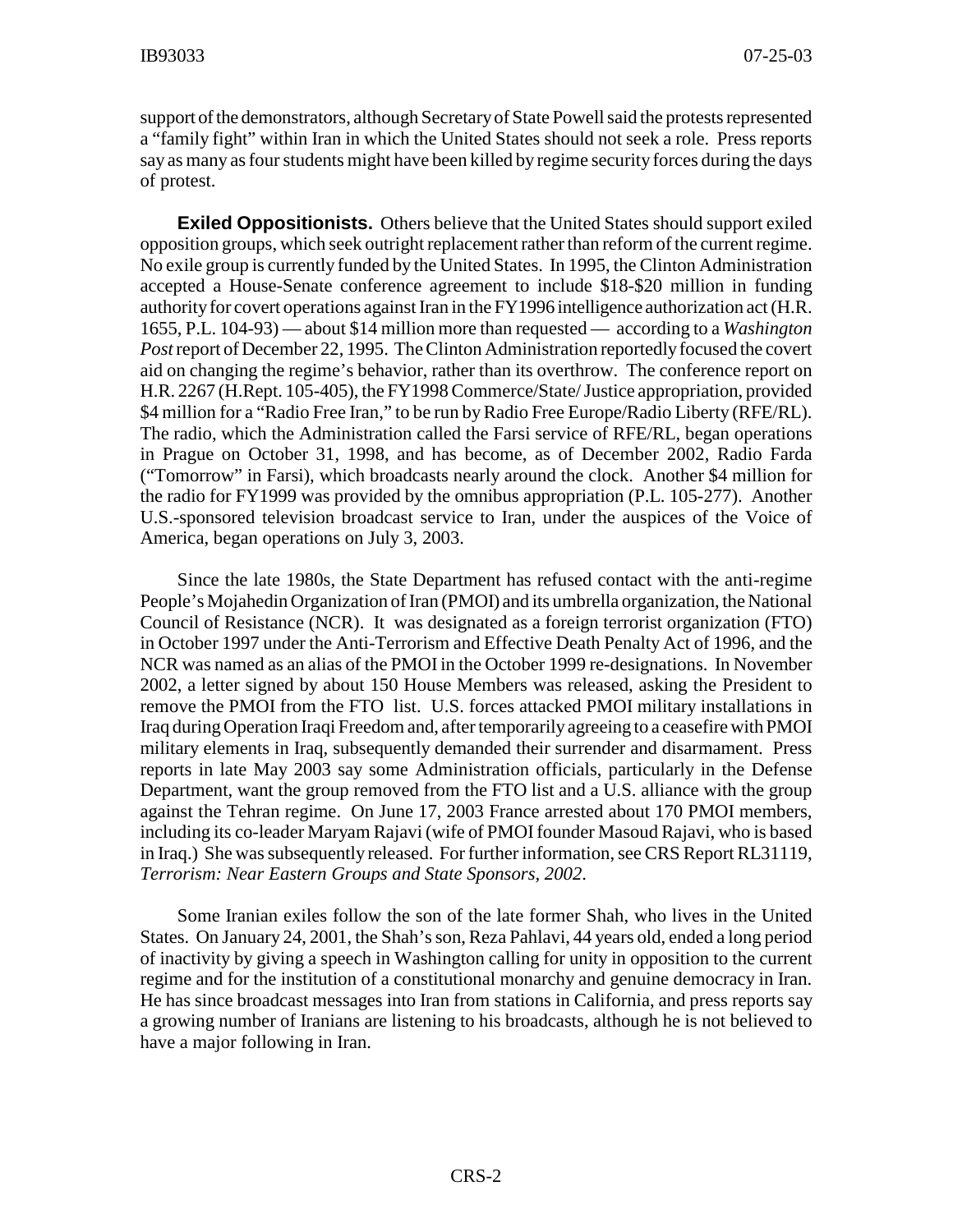# **Iran's Strategic Capabilities**

Fo the past two decades, the United States has sought to contain the strategic threat posed by Iran's WMD programs and its support of terrorist groups. Iran is not considered a major conventional threat to the United States, but some of its weapons of mass destruction (WMD) programs, particularly its nuclear and ballistic missile programs, are making significant progress and could put U.S. allies and forces at risk.

#### **Conventional Weapons**

Iran's armed forces total about 550,000 personnel, including both the regular military and the Revolutionary Guard, the latter of which is loyal to the hardliners. According to U.S. military officials, Iran's forces could block the Strait of Hormuz at least temporarily, but Iran is largely lacking in ability to project power far beyond its borders.

#### **Weapons of Mass Destruction (WMD)**

It is partly because of Iran's attempts to acquire WMD that President Bush, in his January 29, 2002 State of the Union message, labeled Iran part of an "axis of evil" along with Iraq and North Korea. Iran's programs continue to be assisted primarily by entities in Russia, China, and North Korea. For further information, see CRS Report RL30551, *Iran: Arms and Weapons of Mass Destruction Suppliers*.

**Nuclear Program.** U.S. and European concerns are growing about the scope of Iran's nuclear program, despite Iran's occasional voluntary revelations about its facilities. On June 18, 2003, President Bush stated that the United States would "not tolerate construction" of a nuclear weapon by Iran. In response to allegations by Iran's exiled opposition, Iran acknowledged in December 2002 that it is building two additional facilities, at Arak and Natanz, that could be used to produce fissile material for a nuclear weapon. Natanz could produce enriched uranium by 2005, and the Arak facility reportedly is a heavy water reactor that could be used to produce plutonium. International Atomic Energy Agency (IAEA) director Mohammad Baradei visited the Natanz site on February 21, 2003, and his report of June 6, 2003, formally discussed by the IAEA on June 18, 2003, was highly critical of Iran, citing that Natanz was an advanced uranium enrichment facility and that Iran had hidden other aspects of its nuclear program, such as importation of uranium. The report stopped short of declaring Iran in violation of the NPT. The Bush Administration has asserted that it believes Iran is working toward a nuclear weapons capability and that it is in violation of its obligations under the 1968 Nuclear Non-proliferation Treaty (NPT), questioning Iran's assertion that the sites are for electricity generation purposes only. The revelations mean Iran might produce a nuclear weapon "toward the end of the decade," somewhat sooner than the "end of the decade" previously stated.

Despite the stepped up international attention and European and other support for the U.S. position, Iran is still refusing the IAEA's urging that it sign the "Additional Protocol" to the NPT, which would allow no-notice inspections, but it has pledged to inform the IAEA in advance of constructing any new nuclear facilities. Russia, according to some observers, has suspended work, under a January 1995 contract with Iran, to complete a nuclear power plant at Bushehr. The plant is to be operational by the end of 2003. Russia says that it has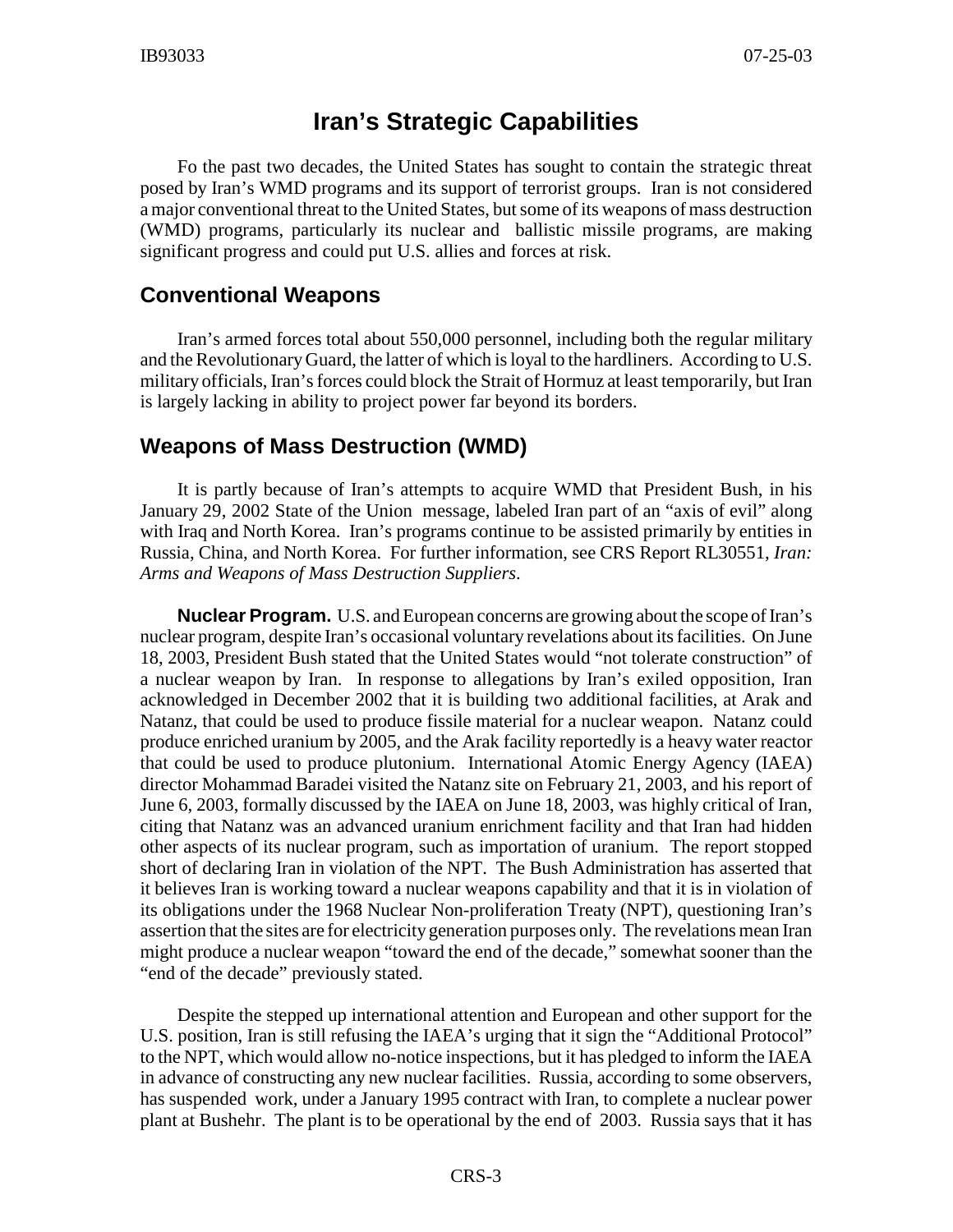reached agreement with Iran to supply fuel for the reactor for ten years and for Russia to reprocess the plant's spent nuclear material, but the new revelations have apparently made Russia more skeptical of Iran's promises. Some press reports indicate that military action against Iran's nuclear facilities might be considered if diplomacyfails to halt Iran's suspected nuclear weapons program.

**Chemical and Biological Weapons.** Official U.S. reports state that Iran is seeking a self-sufficient chemical weapons infrastructure, mainly from Chinese sources, and that it has stockpiled chemical weapons, including blister, blood, and choking agents. This raises questions about Iran's compliance with its obligations under the Chemical Weapons Convention (CWC), which Iran signed on January 13, 1993, and ratified on June 8, 1997. The reports say Iran may have some capability to produce biological agents, but that its ability to weaponize them is limited.

**Missiles.** Largely with Russian help, Iran is making progress in its missile program. Two of its first three tests of the 800-mile range *Shahab-3* (July 1998, July 2000, and September 2000) were inconclusive or unsuccessful (the July 2000 test appears to have been a success), but Iran conducted an apparently successful series of final tests in June 2003, subsequently calling the missile operational and formally delivering five of them to the Revolutionary Guard. Iran is also trying to make a 1,200 mile range Shahab-4, but U.S. officials told journalists in late October 2002 that an Iranian test of an extended-range Shahab had failed. In March 2002, an intelligence community official upgraded the missile threat from Iran, testifying that the United States would "most likely" face an intercontinental ballistic missile threat from Iran by 2015. On September 6, 2002, Iran said it successfully tested a 200 mile range "Fateh 110" missile, and Iran said in late September 2002 that it has begun production of the missile. (For more information, see CRS Report RS21548, *Iran's Ballistic Missile Capabilities*.)

# **Iranian Foreign Policy and Involvement in Terrorism**

Iran's support for terrorist groups has long concerned U.S. Administrations, particularly by giving Tehran an opportunity to try to obstruct the U.S.-led Middle East peace process. Iran's continued support for terrorism contributed to President Bush's strong criticism of Iran in his 2002 State of the Union message. The State Department report on international terrorism for 2002, released April 30, 2003, again stated, as it has for most of the past decade, that Iran "remained the most active state sponsor of terrorism in 2002," although the report attributes the terrorist activity to two hardline institutions: the Revolutionary Guard and the Intelligence Ministry. (See also CRS Report RL31119, *Terrorism: Near Eastern Groups and State Sponsors, 2002*.)

#### **Persian Gulf**

Khatemi has largely succeeded in improving relations with Iran's neighbors, particularly the six states of the Gulf Cooperation Council (GCC; Saudi Arabia, Kuwait, Bahrain, Qatar, Oman, and the United Arab Emirates). Since he came into office, Iran has reduced support for Shiite Muslim dissident movements in the Gulf states. See also CRS Report RL31533, *Persian Gulf States: Post-War Issues for U.S. Policy, 2003.*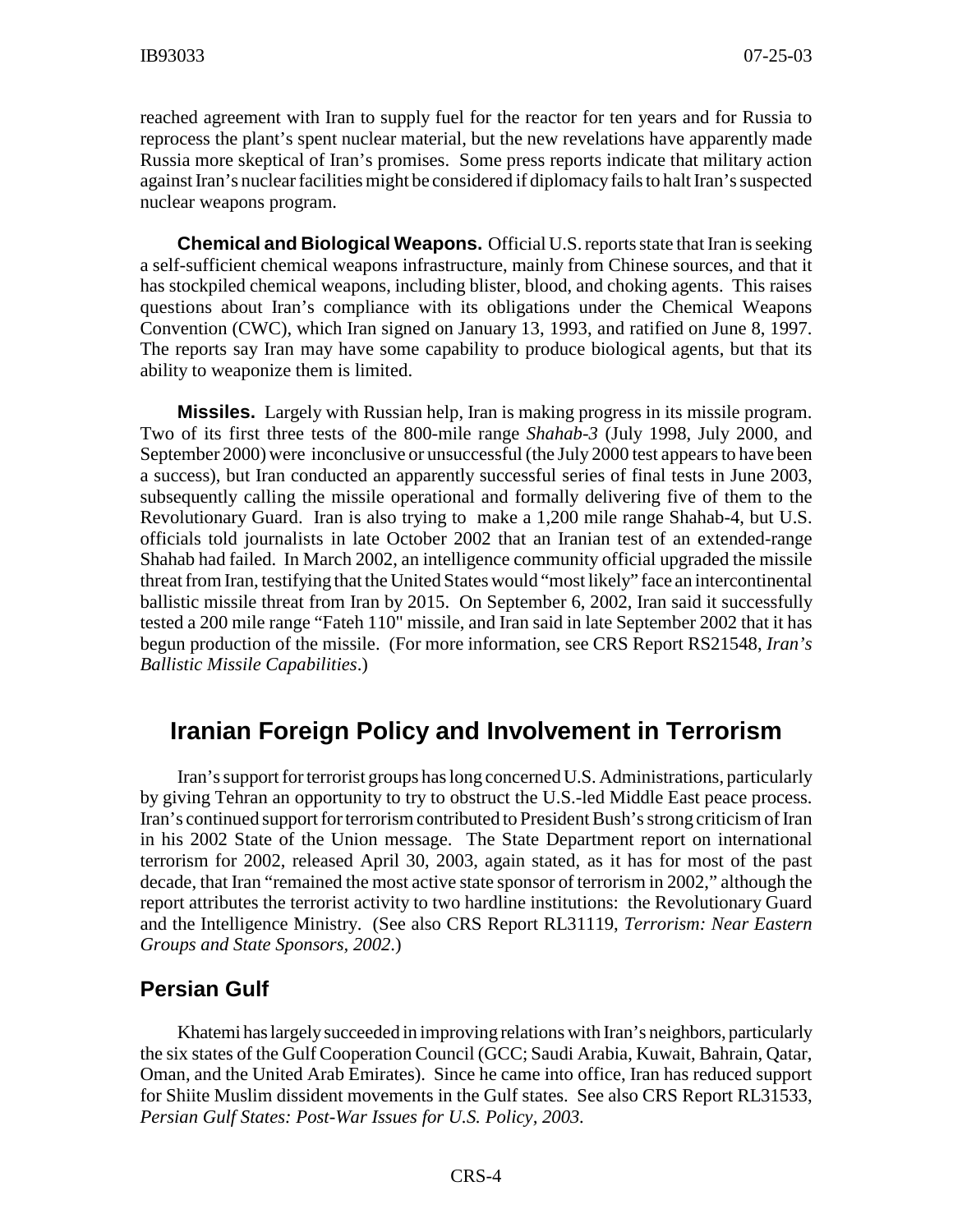**Saudi Arabia/Khobar Towers.** Iran and Saudi Arabia restored relations in December 1991 (after a 4 year break), and progressively higher level contacts have taken place since December 1997. In May 1999, Khatemi became the first senior Iranian leader to visit Saudi Arabia since the Islamic revolution; he visited again on September 11, 2002. Supreme Leader Khamene'i has been invited to visit the Kingdom as well but has not done so. The exchanges suggest that Saudi Arabia has tried to move beyond the issue of the June 25, 1996 Khobar Towers housing complex bombing, which killed 19 U.S. airmen, and was believed orchestrated by Iranian agents. On June 21, 2001, a federal grand jury indicted 14 suspects, 13 Saudis and a Lebanese citizen, for that bombing. The indictment indicated that Iranian agents were likely involved, but no indictments of any Iranians were announced. In June 2002, Saudi Arabia reportedly sentenced some of the eleven Saudi suspects held there. (See CRS Issue Brief IB93113, *Saudi Arabia: Postwar Issues and U.S. Relations*.)

**Gulf Islands Dispute With UAE.** Relations between Iran and the UAE have been strained since April 1992, when Iran asserted complete control of the Persian Gulf island of Abu Musa, which it and the UAE shared under a 1971 bilateral agreement. (In 1971, Iran, then ruled by the U.S.-backed Shah, completely seized two other islands, Greater and Lesser Tunb, from the emirate of Ras al-Khaymah, and it seized part of Abu Musa that year from the emirate of Sharjah.) The UAE wants to refer the dispute to the International Court of Justice (ICJ), but Iran insists on resolving the issue bilaterally. Several GCC states have attempted to mediate and Iran-UAE tensions have eased, but Iran insists that it has sovereignty over the islands. The United States, which is concerned about Iran's military control over the islands, supports UAE proposals but takes no position on sovereignty.

**Iraq.** Senior U.S. officials have, on several occasions since the fall of Saddam Hussein on April 9, 2003, warned Iran not to interfere in post-war Iraq to try to establish a pro-Iranian Islamic republic there. Iran has ties to several Shiite Islamic groups that are gaining influence over southern Iraq, despite lingering suspicion between Iran and Iraq, a legacy of the 8-year long Iran-Iraq war (September 1980 - August 1988). Iran had publicly opposed a major U.S. military offensive against Iraq because it was not authorized by the United Nations, but it tacitly backed the war in the hope that Saddam's overthrow would put Tehran's proteges in power there.

Tehran has long supported Shiite militants in southern Iraq, particularly the Supreme Council for the Islamic Revolution in Iraq (SCIRI) and the Da'wa (Islamic Call) party. SCIRI is headed by Ayatollah Mohammad Baqr al-Hakim, the late Ayatollah Khomeini's choice to head an Islamic republic in Iraq, who returned to Iraq on May 10, 2003. In the political vacuum left by the ousting of the Baath regime of Iraq, these and similar parties have seized control over many of the towns and cities of southern Iraq. SCIRI loyalists from its armed wing are called the "Badr Corps." Iran denies that it is "meddling" in Iraq's affairs, saying that longtime Iraqi activists have returned to Iran to participate in the politics of post-Saddam Iraq. (For more information on Shiite and other contender for power in Iraq, see CRS Report RL31339, *Iraq: U.S. Regime Change Efforts and Post-War Governance*.)

Over the past five years, Saddam Hussein had sought to improve relations with Iran to reduce Iraq's regional isolation. Since early 1998, Iran and Iraq exchanged almost all remaining prisoners from the 1980-1988 Iran-Iraq war. An October 2000 visit to Iraq by Iran's Foreign Minister Kamal Kharrazi resulted in agreement to abide by the waterwaysharing and other provisions of their 1975 Algiers Accords, which Iraq had abrogated prior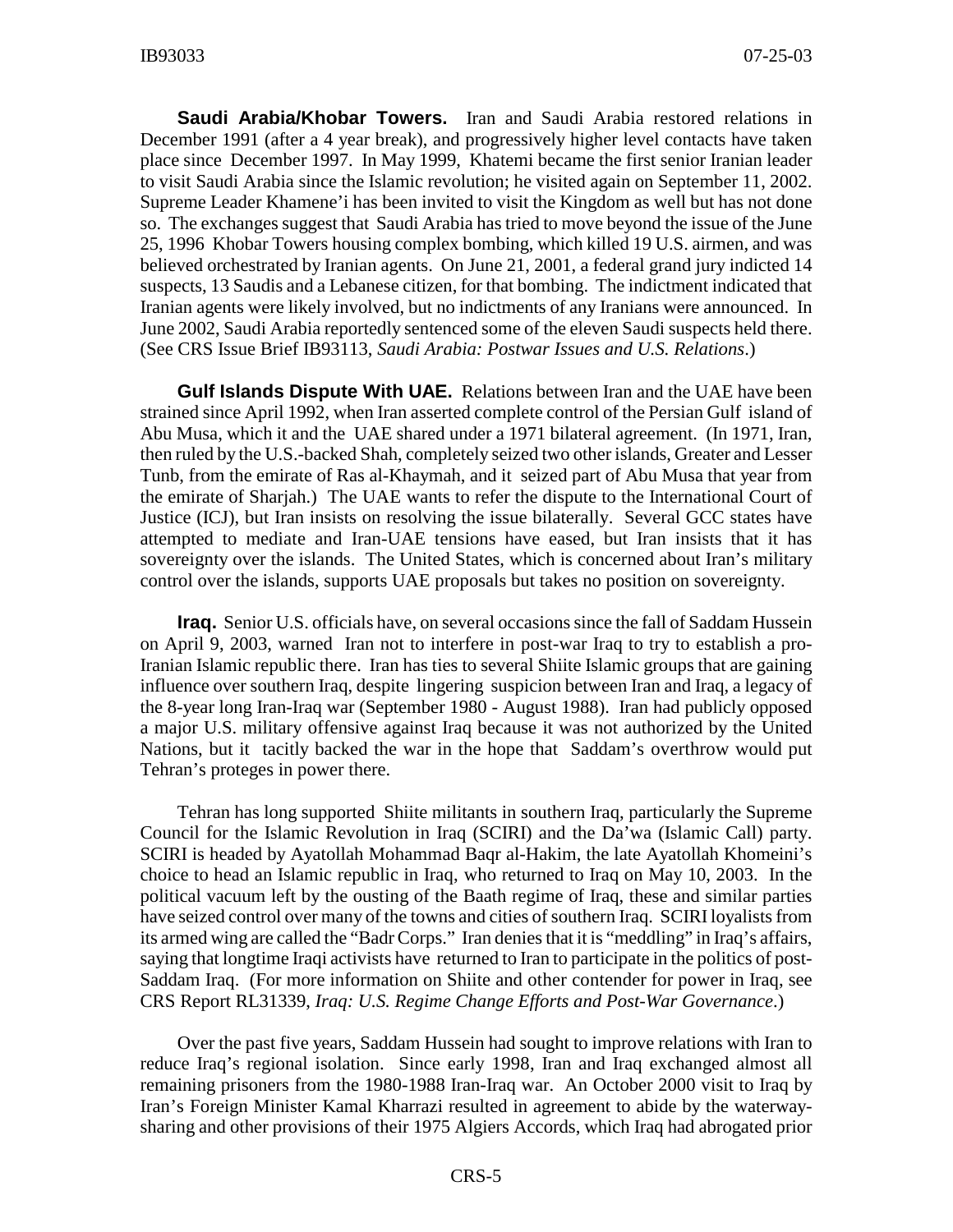to its September 1980 invasion of Iran. In exchange for a share of the proceeds, Iran's naval forces sometimes cooperated with Iraq's illicit export of oil through the Gulf.

#### **Middle East/North Africa**

Many of the U.S. concerns about Iran's support for terrorism center on its assistance to groups opposed to the Arab-Israeli peace process, primarily Hamas, Palestinian Islamic Jihad (PIJ), Hizballah, and the Popular Front for the Liberation of Palestine-General Command. U.S. terrorism reports state that, following the start of the September 2000 Palestinian uprising, Iran increased its support for terrorism by encouraging coordination among Palestinian terrorist groups. Iran also incites anti-Israel violence, including hosting conferences of anti-peace process organizations (April 24, 2001, and June 2-3, 2002). Khamene'i has continued to call Israel a "cancerous tumor" and make other statements suggesting that he seeks Israel's destruction. Khatemi, while publicly pledging support for the anti-peace process groups, has sometimes tried to moderate Iran's position somewhat. On October 15, 2002, the Iranian Foreign Ministry said Iran would not seek to block any final, two-state Israeli-Palestinian settlement. It was viewed as a new development when Israel and the United States asserted in early January 2002 that Iran was the source of a shipment, intercepted by Israel, of 50 tons of arms bought by the Palestinian Authority (PA). Iran has traditionally had few ties to the non-Islamist Palestinian organizations, including elements linked to the PA, that have conducted some of the day-to-dayviolence against Israel in the current uprising.

**Lebanon/Hizballah.** About 150 Iranian Revolutionary Guards remain in Lebanon to coordinate Iranian arms deliveries to Hizballah, which are offloaded in Damascus and trucked into Lebanon. The shipments have included Stingers obtained by Iran in Afghanistan, mortars that can reach the Israeli city of Haifa if fired from southern Lebanon, and, in 2002, over 8,000 Katyusha rockets, according to press reports. In mid-April 2002, Foreign Minister Kharrazi visited Lebanon and urged Hizballah to exercise restraint on the Israeli-Lebanese border at a time of heightened tensions between Israel and the Palestinians. Hizballah is believed to take cues from harder line Iranian elements. In mid May 2003, Khatemi made the first top level Iranian visit to Lebanon since the 1979 revolution. On March 11, an Argentinian judge issued arrest warrants for four Iranian diplomats, including former Intelligence Minister Ali Fallahian, for alleged complicity in the 1994 bombing of a Jewish community center in Buenos Aires, which killed 85. Hizballah is believed to have committed the act, as well as the 1992 bombing of Israel's embassy in that city.

#### **Central and South Asia/Azerbaijan**

Iran's policy in Central Asia has thus far emphasized economic cooperation over Islamic ideology. Iran has become increasingly assertive in its relations with Azerbaijan, even though its population, like Iran, adheres to Shiite Islam. In early 1992, Iran led the drive to bring the Central Asian states and Azerbaijan into the Economic Cooperation Organization (founded in 1985 by Iran, Pakistan, and Turkey, as a successor to an organization founded by those states in 1964). Iran is hoping to attract energy pipeline routes through it, rather than through other countries. However, Iran does host at least one anti-Azerbaijan guerrilla leader (Hasan Javadov), and it allegedly harbors leaders of the Islamic Movement of Uzbekistan (IMU), including founder Tahir Yuldashev.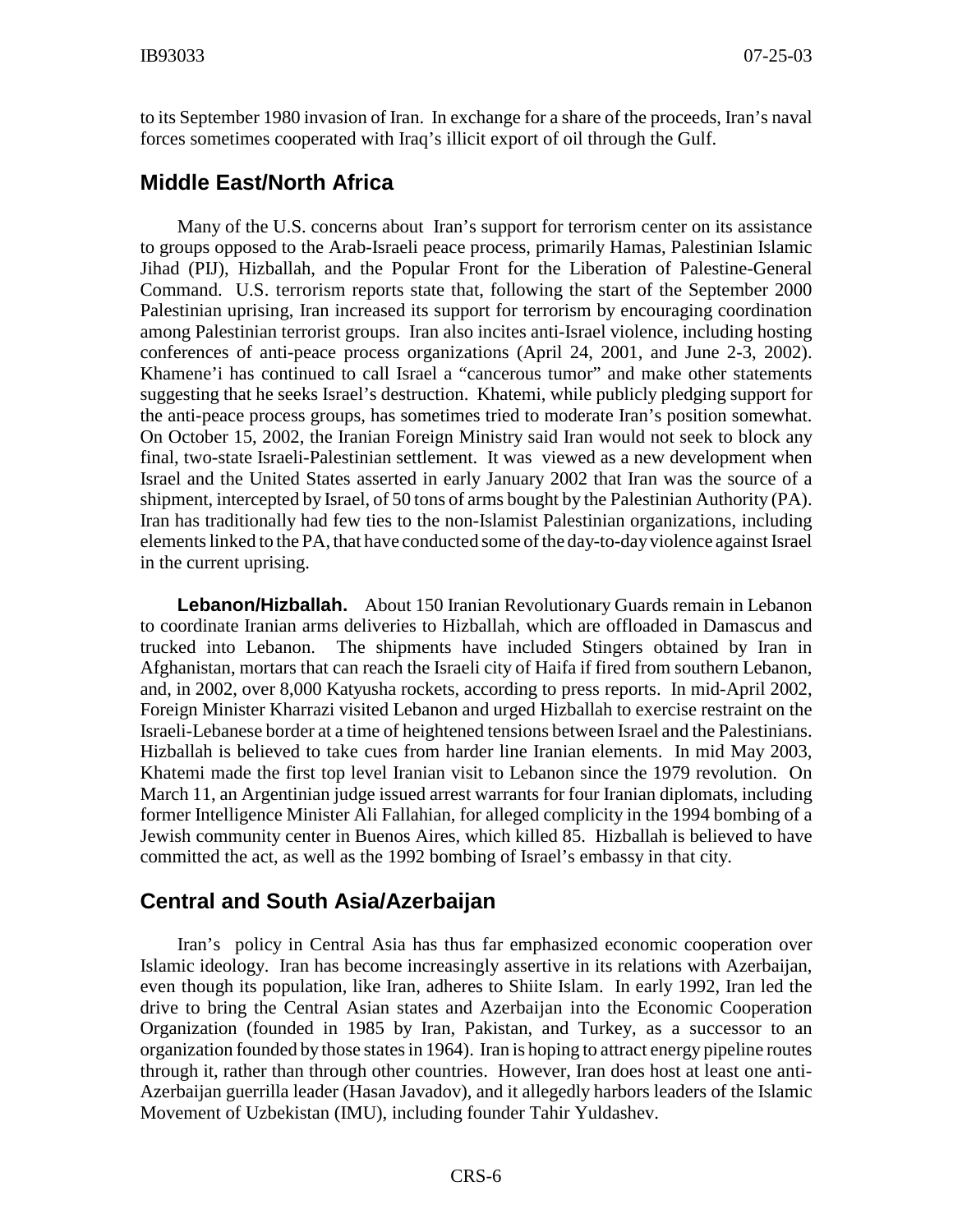Tensions with Azerbaijan flared in late July 2001 over energy exploration rights in the Caspian; Iranian warships and combat aircraft threatened a British Petroleum (BP) ship on contract to Azerbaijan out of an area of the Caspian Iran considers its own. The United States called that action provocative, and it offered new border security aid and increased political support to Azerbaijan. Iran and Armenia, an adversary of Azerbaijan, agreed on expanded defense cooperation in early March 2002. Iran-Azerbaijan tensions eased somewhat in conjunction with the mid-May 2002 visit of Azerbaijan's President Heydar Aliyev to Iran, although there was little evident progress on a bilateral division of their portions of the Caspian.

**Al Qaeda/Afghanistan/Pakistan.** Iran long opposed the puritanical Sunni Muslim regime of the Taliban in Afghanistan on the grounds that it oppressed Shiite Muslim and other Persian-speaking minorities. Iran nearly launched a military attack against the Taliban in September 1998 after Taliban fighters captured and killed several Iranian diplomats based in northern Afghanistan, and it provided military aid to the anti-Taliban Northern Alliance coalition, made up of mostly Persian-speaking minority groups. Iran — along with the United States, Russia, and the countries bordering Afghanistan — attended U.N.-sponsored meetings in New York (the Six Plus Two group) to try to end the internal conflict in Afghanistan. Iran and the United States also participated in a U.N.-sponsored group in Geneva, which includes Italy and Germany.

Iran tacitly supported the U.S.-led war on the Taliban and Al Qaeda, but some of Iran's subsequent activities in Afghanistan reflect official suspicion of the United States and the influence of hardliners in Iran's regime. Iran is said to fear the pro-U.S. tilt of the new government of Afghanistan and it is moving to restore Iran's traditional sway in western, central, and northern Afghanistan where Persian-speaking Afghans predominate. There have been press reports and U.S. official statements since in January 2002 that hardliners in Iran are harboring, or at least not aggressively moving to arrest, senior Al Qaeda operatives who have fled Afghanistan. U.S. charges on this issue were renewed after the May 12, 2003 bombings in Riyadh, believed conducted by Al Qaeda, against four expatriate housing complexes. Following the U.S. criticism, Iran said it had arrested several low-level Al Qaeda activists and reiterated its position that Iran has long been an enemy of Al Qaeda and the Taliban. On July 23, 2003, Iranian officials, for the first time, asserted Iran had "in custody" senior Al Qaeda figures, purported to include Al Qaeda spokesman Sulayman Abu Ghaith or top operative Sayf Al Adl. U.S. officials say they are not certain that Iran is actually holding the Al Qaeda figures or is willing to turn them over to their countries of origin.

Other reports say Iran is arming local Afghan strongmen including Herat governor Ismail Khan, Mazar-e-Sharif governor Abdul Rashid Dostam, and others, and President Bush has warned Iran not to seek to exert influence over the new government of Afghanistan. Apparently seeking to deflect the U.S. criticism, in March 2002 Iran reportedly expelled exiled Pashtun figure Gulbuddin Hikmatyar, an opponent of the new Afghan government. The expulsion followed a February 24, 2002, visit to Iran by Afghan leader Hamid Karzai; the two countries agreed to broad cooperation. (See CRS Report RL30588, *Afghanistan: Current Issues and U.S. Policy Concerns*.)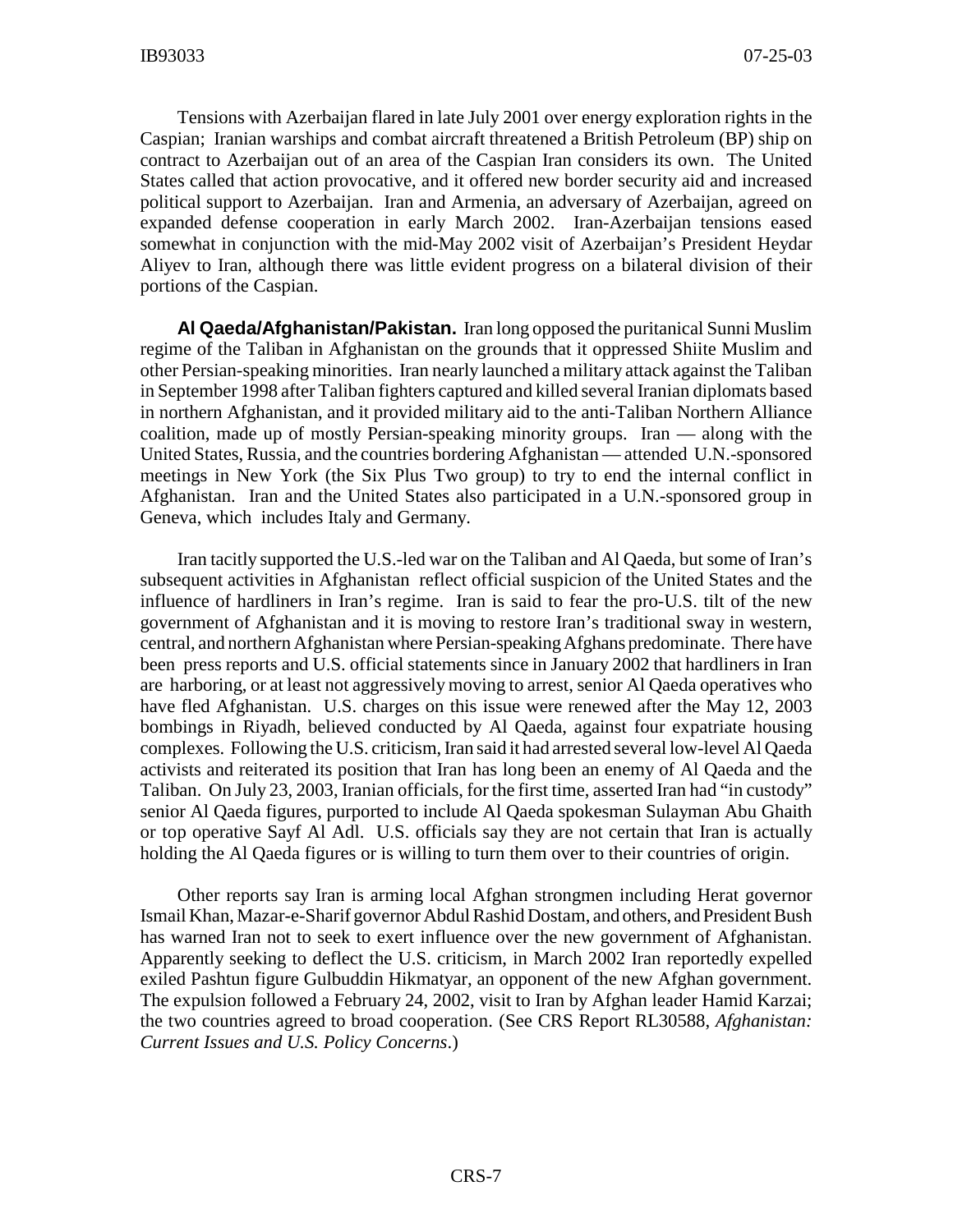## **Human Rights Concerns**

Iran's human rights practices have been a source of concern to recent U.S. Administrations, although U.S. policy has not generally considered Iran's human rights record as a strategic threat to U.S. interests or an obstacle to the beginning of a U.S.-Iran dialogue. U.S. and U.N. human rights reports cite Iran for widespread human rights abuses (especially of the Baha'i faith), including assassinations and executions of regime opponents (Kurds, People's Mojahedin, and others) in Iran and abroad. These reports note that Khatemi's efforts to promote rule of law have met repeated challenges from hardliners, and the U.S. State Department report for 2002, released in March 2003, said Iran's human rights situation had deteriorated further in the past year. On July 24, Canada withdrew its Ambassador from Iran in response to the apparent beating death while in Iranian detention of a Canadian journalist of Iranian origin, Zahra Kazemi. She had been detained in early July 2003 for filming outside Tehran's Evin prison. In April 2002, the U.N. Human Rights Commission narrowly voted not to investigate Iran's human rights record during 2002-2003. On January 30, 2003, Iran released the 80-year-old Ayatollah Montazeri, from house arrest; Montazeri was Khomeini's designated successor until being dismissed by Khomeini in 1989, and he has emerged as a critic of the current leadership. In the  $108<sup>th</sup>$  Congress, resolutions (S.Res. 82 and H.Res. 140) were introduced on March 12, 2003, expressing concern over Iran's human rights record, particularly its treatment of women.

**Religious Persecution.** In October 2001, the State Department again named Iran as a "Country of Particular Concern," under the International Religious Freedom Act, and little progress in Iran's performance on this issue was noted in the October 2002 religious freedom report. No sanctions were added, on the grounds that Iran is already subject to extensive U.S. sanctions. Religious persecution continues, especially against the Baha'i community, because Iran's Shiite Muslim clergy views the sect as heretical. Two Baha'is (Dhabihullah Mahrami and Musa Talibi) were sentenced to death in 1996 for apostasy. On July 21, 1998, Iran executed Ruhollah Ruhani, the first Bahai executed since 1992 (Bahman Samandari). The United States condemned the execution. In February 2000, Iran's Supreme Court set aside the death sentences against three other Bahais. On April 21, 1999, the Clinton Administration expressed concern about the sentencing to prison of four Baha'is. Recent resolutions condemning Iran's treatment of the Baha'is, including S.Con.Res. 57, which passed the Senate July 19, 2000, and H.Con.Res. 257, which passed the House on September 19, 2000.

**Trial of 13 Jews.** Although the 30,000 member Jewish community (the largest in the Middle East aside from Israel) enjoys more freedoms than Jewish communities in several other Muslim states, during 1993-1998 Iran executed five Jews allegedly spying for Israel. In June 1999, Iran arrested 13 Jews — teachers, shopkeepers, and butchers — from the Shiraz area that it said were part of an "espionage ring" for Israel. After an April - June 2000 trial, ten of the Jews and two Muslims accomplices were convicted (July 1, 2000) and received sentences ranging from 4 years to 13 years. Three Jews were acquitted. On September 21, 2000, a three-judge appeals panel reduced the sentences slightly, now ranging from 2 to 9 years. On February 8, 2001, Iran's Supreme Court let the revised sentences stand. In March 2001, Iran released one of the Jews on the grounds that his sentence included time served; another was released on January 16, 2002; and three more were given early release in October 2002. Iran said on April 24, 2003, that the remaining five had been released. Several bills in the  $106<sup>th</sup>$  Congress called for the release of the detainees and for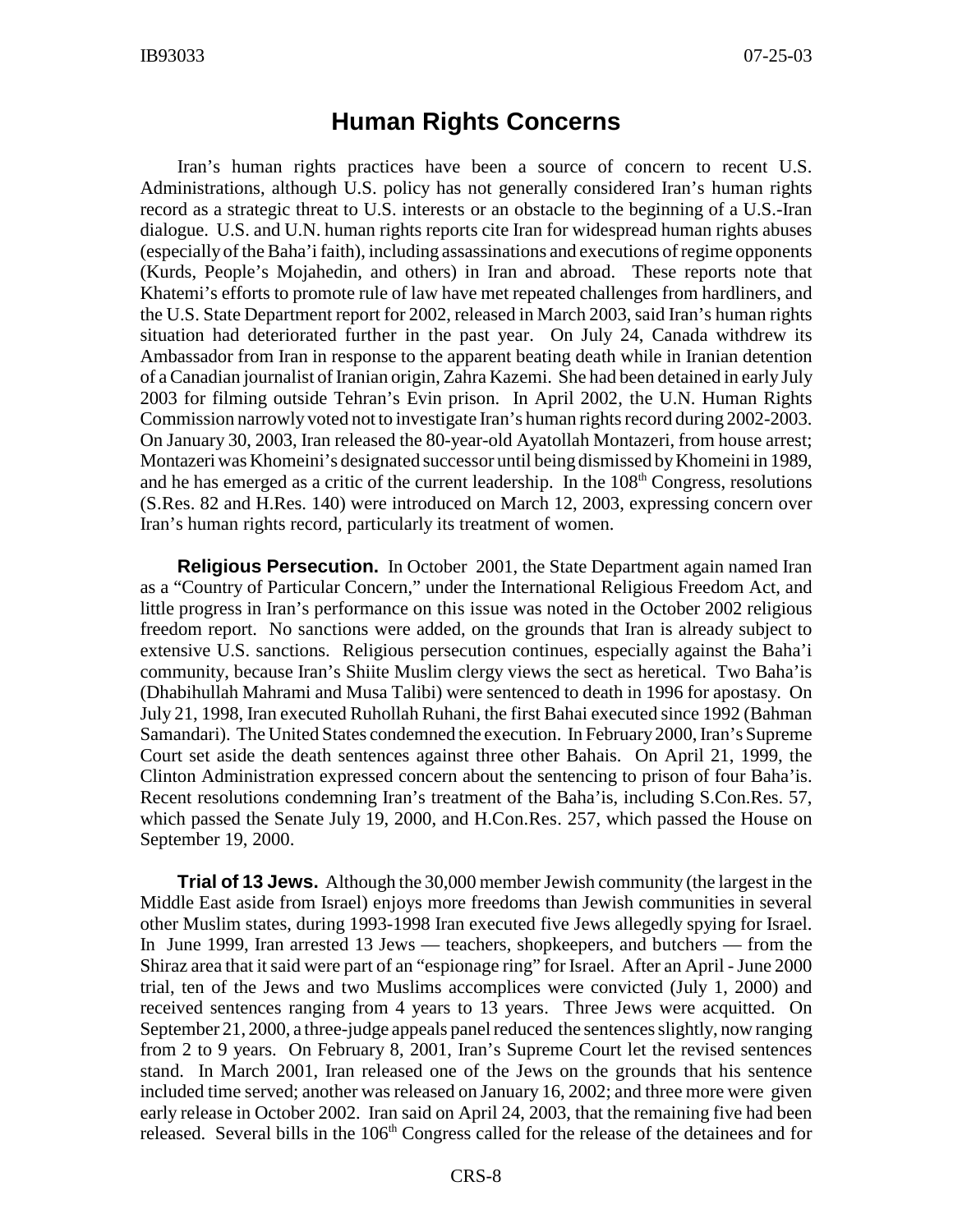linking U.S. relations with Iran to the trial's outcome; the Senate passed S.Con.Res. 39 (June 23, 1999) and S.Con.Res. 109 (May 4, 2000). In April 2001, a similar bill, H.Con.Res. 29, was introduced in the  $107<sup>th</sup>$  Congress.

## **U.S.-Iran Relations and Sanctions**

The February 11, 1979 fall of the Shah of Iran, a key U.S. ally, opened a long rift in U.S.-Iranian relations, but there have been periods over the past five years in which a significant thawing appeared imminent. On November 4, 1979, radical "students" seized the U.S. Embassy in Tehran and held its diplomats hostage until minutes after President Reagan's inauguration on January 20, 1981. The United States broke relations with Iran on April 7, 1980, and the two countries have had only limited official dialogue since. An exception was the abortive 1985-86 clandestine arms supply relationship with Iran in exchange for some American hostages held by Hizballah in Lebanon (the so-called "Iran-Contra Affair"). Iran maintains an interests section in Washington (Embassy of Pakistan), staffed by Iranian permanent resident aliens or U.S. citizens of Iranian descent. The U.S. protecting power in Iran is Switzerland.

Upon taking office in 1993, the Clinton Administration moved to further isolate Iran as part of a strategy of "dual containment" of Iran and Iraq. In 1995 and 1996, the Clinton Administration and Congress added sanctions on Iran in response to growing concerns about Iran's weapons of mass destruction, its support for terrorist groups, and its efforts to subvert the Arab-Israeli peace process. The election of Khatemi in May 1997 precipitated a shift in U.S. policy toward engagement; the Clinton Administration offered Iran official dialogue, with no substantive preconditions. In January 1998, Khatemi publicly agreed to increase "people-to-people" exchanges with the United States but ruled out direct talks.

In a June 1998 speech, then Secretary of State Albright stepped up the U.S. outreach effort by calling for mutual confidence building measures that could lead to a "road map" for normalization of relations. Encouraged by the reformist victory in Iran's March 2000 parliamentary elections, Secretary Albright gave another speech on March 17, 2000, acknowledging past U.S. meddling in Iran, easing sanctions on some Iranian imports, and promising to work to resolve outstanding claims disputes. Iran called the steps insufficient to warrant direct dialogue. In September 2000 meetings at the United Nations in connection with the Millennium Summit, Albright and President Clinton sent a positive signal to Iran by attending Khatemi's speeches.

Until early 2002, the Bush Administration appeared to be continuing the Clinton Administration efforts, in part by building on the cooperation between the two countries in Afghanistan. The Administration's November 13, 2001 continuation of the 1979 national emergency on Iran said that U.S. "relations with Iran have not yet returned to normal," a far softer statement than previous justifications sighting a continued threat from Iran. In October 2001, several Members of Congress had dinner in the Senate with Iran's U.N. representative.

Relations worsened again in January 2002 over allegations of Iran's sale of arms to the Palestinian Authority and reputed meddling in Afghanistan, and President Bush named Iran as part of an "axis of evil" in his January 2002 State of the Union message. On July 12, 2002, President Bush issued a statement supporting those Iranians demonstrating for reform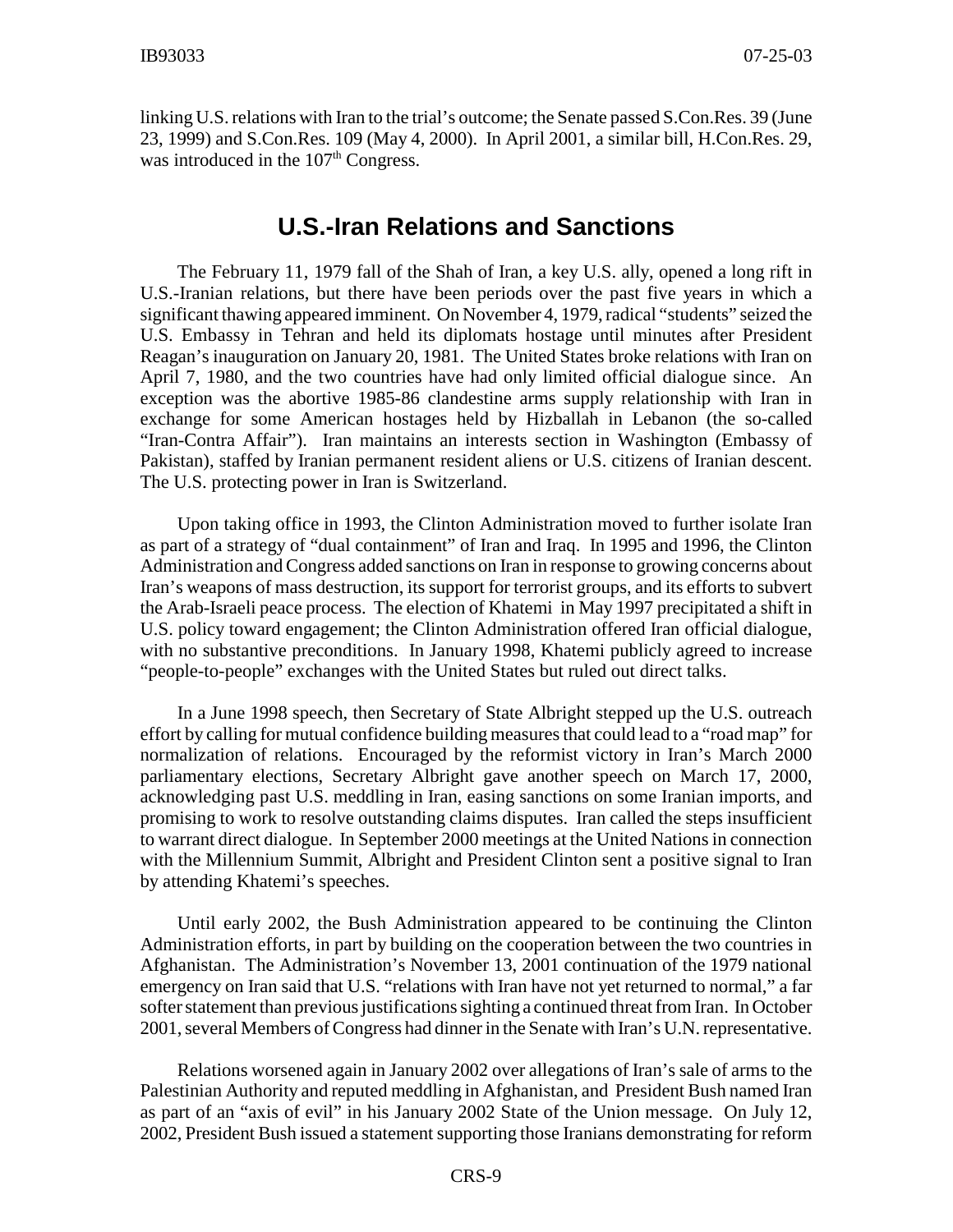and democracy, a message he reiterated on December 20, 2002 when he inaugurated a new U.S. broadcast to Iran, Radio Farda ("Tomorrow" in Farsi). The statements signaled a shift in U.S. policy from attempting to engage and support Khatemi to publicly supporting Iranian reformers and activists, possibly a step toward a regime change policy for Iran.

This apparent shift, based on the conclusion that engaging Khatemi would not produce more moderate Iranian policies on key issues, has been mirrored in Congress. Two resolutions introduced in late July 2002 (S.Res. 306 and H.Res. 504) called for positive U.S. gestures toward "the people of Iran, and not political figures whose survival depends upon preservation of the current regime." A Senate bill, S. 1082, introduced May 19, 2003 by Senator Sam Brownback, is widely interpreted as urging support for the Shah's son (see above) by calling for the use of some U.S. funds for broadcasting and democratization in the Middle East to be used to promote the Shah's son's ideas for the holding of an internationally-monitored democratic referendum in Iran. AHouse bill (H.R. 2466) contains similar provisions and adds a section reimposing import sanctions on luxurygoods from Iran. The sentiments of some of these bills were incorporated into provisions of the House version of the FY2004 foreign relations authorization bill (H.R. 1950), particularly sections calling on the Administration to try to block international lending to Iran (see also below).

Despite the apparent policy shift, in May 2003 both countries acknowledged that they were conducting direct talks in Geneva on Afghanistan and Iraq. This marked the first confirmed direct dialogue. However, Iran said the talks did not indicate that the two countries were on the verge of restoring diplomatic relations. The United States broke off the channel, at least temporarily, following the May 12, 2003, bombing in Riyadh that some press reports say might have been planned by Al Qaeda activists located in Iran. Senior Administration officials reportedly are discussing U.S. policy options, including regime change, military action, the future of the U.S.-Iran dialogue, and the IAEA assessment of Iran's nuclear program on May 29, 2003, but the outcome of the deliberations, if any, has not been announced.

**Possibility of Military Action.** The aftermath of the U.S.-led war on Iraq, coupled with heightened U.S. concerns about Iran's WMD programs and links to terrorism, has led to speculation that Iran might be a future target of U.S. military action. President Bush reportedly told leaders at the June 2003 G-8 summit of industrialized countries that the United States is not contemplating major military action against Iran at this time. However, experts say that the Administration is considering a number of options, most of which are diplomatic but some of which might include certain military actions such as airstrikes, to end or slow Iran's suspected nuclear weapons program.

U.S. military officials note that U.S. forces in the Gulf region could potentially be used against Iran, if the President so decides. No military tensions are currently evident, and U.S. military officers note that their encounters with Iranian naval vessels in the Gulf have been more professional since Khatemi took office.

#### **Economic Sanctions**

Since the November 4, 1979 seizure of the U.S. hostages in Tehran, economic sanctions have formed a major part of U.S. policy toward Iran. On November 14, 1979, President Carter declared a national emergency with respect to Iran, renewed every year since 1979.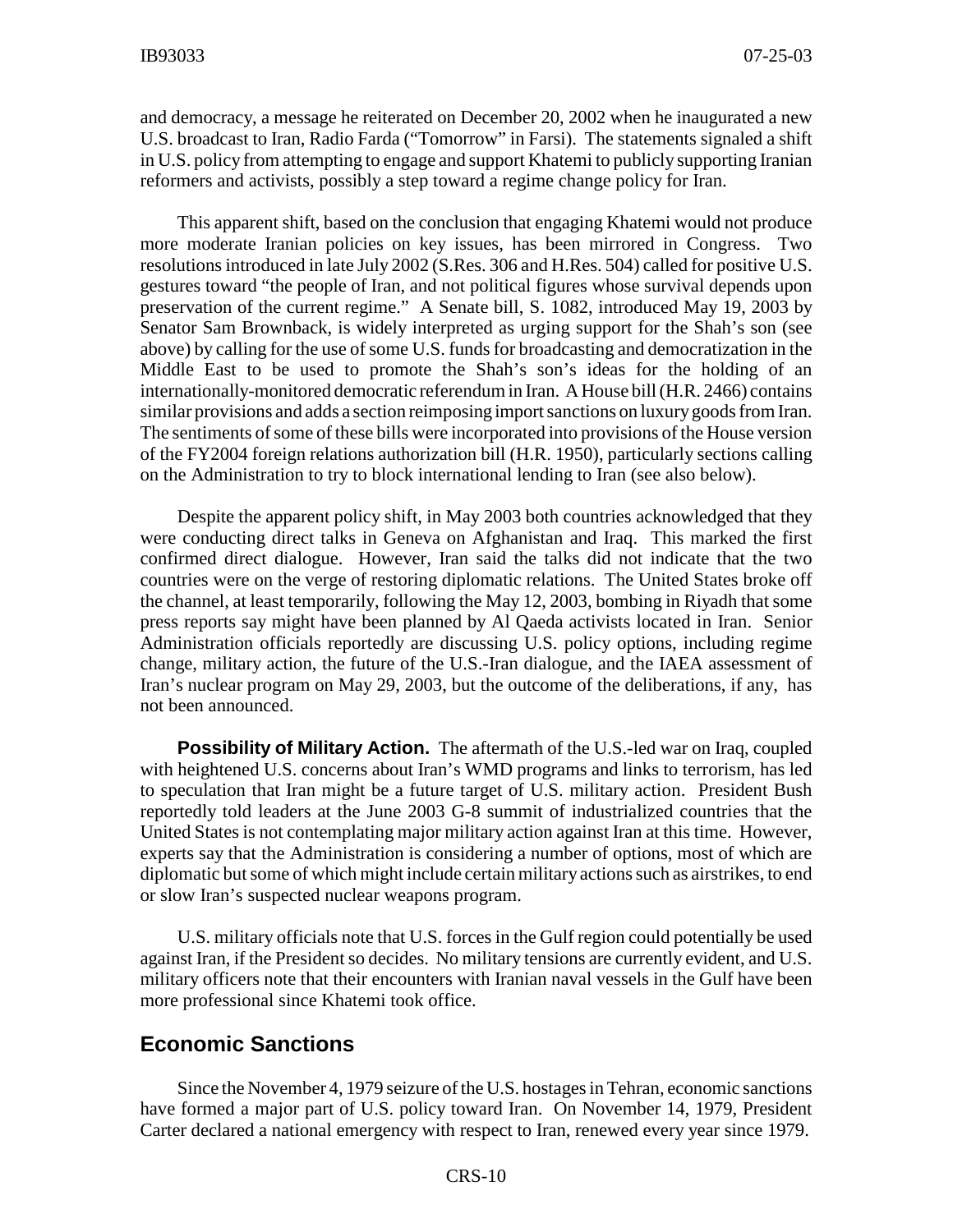**Terrorism/Foreign Aid.** Following the October 1983 bombing of the U.S. Marine barracks in Lebanon, believed perpetrated by Hizballah, Iran was added to the "terrorism list" in January 1984. The designation bans direct U.S. financial assistance and arms sales, restricts sales of U.S. dual use items, and requires the United States to oppose multilateral lending to the designated countries. Separate from its position on the terrorism list, successive foreign aid appropriations laws since the late 1980s ban direct assistance to Iran (loans, credits, insurance, Eximbank credits) and indirect assistance (U.S. contributions to international organizations that work in Iran). Section 307 of the Foreign Assistance Act of 1961 (added in 1985) names Iran as unable to benefit from U.S. contributions to international organizations, requiring proportionate cuts if these institutions work in Iran. Iran also has been designated every year since 1997 as not cooperating with U.S. anti-terrorism efforts, under the Anti-Terrorism and Effective Death Penalty Act (P.L. 104-132). That Act penalizes countries that assist or sell arms to terrorism list countries. U.S. regulations do not bar disaster relief and the United States donated \$125,000, through relief agencies, to help victims of two earthquakes in Iran (February and May 1997), and another \$350,000 worth of aid to the victims of a June 22, 2002 earthquake.

**Proliferation Sanctions.** Several sanctions laws are unique to Iran. The Iran-Iraq Arms Nonproliferation Act (P.L. 102-484) requires denial of license applications for exports to Iran of dual use items, and imposes sanctions on foreign countries that transfer to Iran "destabilizing numbers and types of conventional weapons," as well as WMD technology. The Iran Nonproliferation Act (P.L. 106-178) authorizes sanctions on foreign entities that assist Iran's WMD programs. It bans U.S. extraordinary payments to the Russian Aviation and Space Agency in connection with the international space station unless the President can certify that the agency or entities under the Agency's control had not transferred any WMD or missile-related technology to Iran within the year prior. The provision contains certain exceptions to ensure the safety of astronauts who will use the space station and for certain space station hardware. During 2001 - 2003, a number of entities in North Korea, China, India, Armenia, and Moldova were sanctioned under the Iran Nonproliferation Act, the Iran-Iraq Arms Nonproliferation Act of 1992 (P.L. 102-484), and another law, the Chemical and Biological Warfare Elimination Act of 1991, for sales to Iran. In late May 2003, the Bush Administration sanctioned a major Chinese industrial entity, Norinco, for allegedly selling missile technology to Iran. On July 4, 2003, an additional Chinese entity, the Taian Foreign Trade General Corporation, was sanctioned under the Iran Nonproliferation Act.

**Counternarcotics.** In February 1987, Iran was first designated as a state that failed to cooperate with U.S. anti-drug efforts or take adequate steps to control narcotics production or trafficking. U.S. and U.N. Drug Control Program (UNDCP) assessments of drug production in Iran prompted the Clinton Administration, on December 7, 1998, to remove Iran from the U.S. list of major drug producing countries. The decision exempts Iran from the annual certification process that kept drug-related U.S. sanctions in place on Iran.

**Trade Ban.** On May 6, 1995, President Clinton issued Executive Order 12959 banning U.S. trade and investment in Iran, including the trading of Iranian oil overseas by U.S. companies. This followed an earlier March 1995 executive order barring U.S. investment in Iran's energy sector. The trade ban was partly intended to blunt criticism that U.S. trade with Iran made U.S. appeals for multilateral containment of Iran less credible. Each March since 1995, most recently on March 13, 2003, the U.S. Administration has renewed a declaration of a state of emergency that triggered the March 1995 investment ban.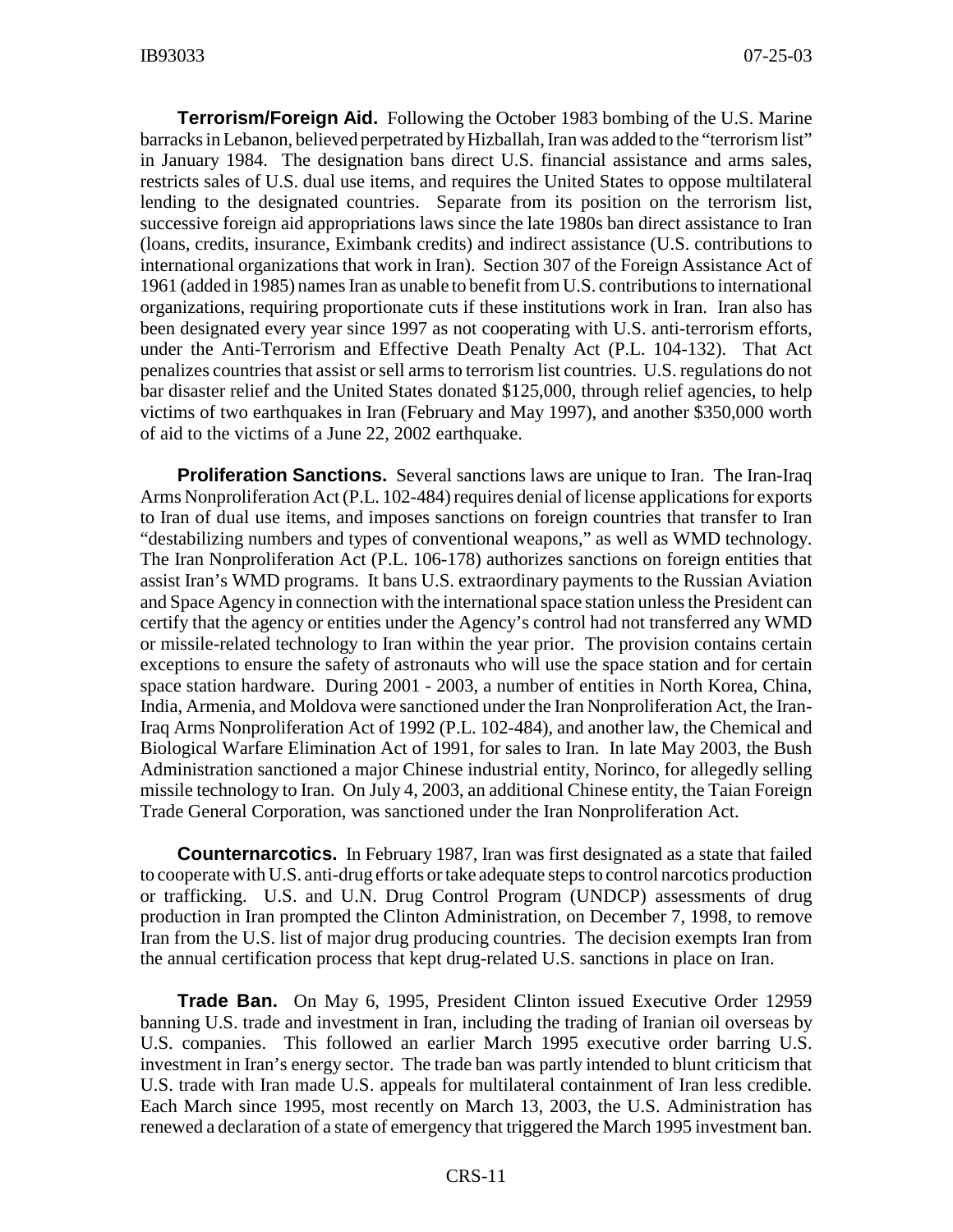An August 1997 amendment to the trade ban (Executive Order 13059) prevented U.S. companies from knowingly exporting goods to a third country for incorporation into products destined for Iran. Some goods related to the safe operation of civilian aircraft can be licensed for export to Iran, and in December 1999, the Clinton Administration allowed the repair of engine mountings on seven Iran Air 747s (Boeing). Implementing regulations do not permit U.S. firms to negotiate investment deals with Iran.

Following a 1998 application by a U.S. firm to sell Iran agricultural products, and in the context of Clinton Administration and congressional reviews of U.S. unilateral sanctions policies, the Clinton Administration announced in April 1999 that it would license, on a case-by-case basis, commercial sales of food and medical products to certain countries on which unilateral U.S. trade bans are in place (Iran, Libya, and Sudan). Under regulations issued in July 1999, private letters of credit can be used to finance approved sales, but no U.S. government credit guarantees are available and U.S. exporters are not permitted to deal directly with Iranian banks. Iran says the lack of credit makes U.S. sales, particularly of wheat, uncompetitive. The FY2001 agriculture appropriations (P.L. 106-387), contained a provision banning the use of official credit guarantees for food and medical sales to Iran and other countries on the U.S. terrorism list, except Cuba, although allowing for a presidential waiver to permit such credit guarantees. Neither the Clinton Administration nor the Bush Administration has provided the credit guarantees.

In the March 2000 speech mentioned above, the trade ban was eased to allow U.S. importation of Iranian nuts, dried fruits, carpets, and caviar; regulations governing the imports were issued in April 2000. The United States was the largest market for Iranian carpets before the 1979 revolution, but U.S. anti-dumping tariffs imposed on Iranian pistachio nut imports in 1986 (over 300%) dampened imports of that product. In January 2003, the tariff on roasted pistachios was lowered to 22% and on raw pistachios to 163%.

**The Iran-Libya Sanctions Act (ILSA).** The Iran-Libya Sanctions Act (ILSA, H.R. 3107, P.L. 104-172, signed August 5, 1996) is a law that sanctions foreign investment in Iran or Libya's energy sector. It was to sunset on August 5, 2001, but it was renewed for another five years (H.R. 1954, P.L. 107-24, signed August 3, 2001). The renewal law requires an Administration report on its effectiveness within 24-30 months (as early as August 2003). No sanctions have been imposed under ILSA, although three companies involved in one project (South Pars) were deemed in violation in September 1998; sanctions were waived. A number of other investments have remained "under review" for ILSA sanctions since 1999. In October 2002, Norway's Statoil agreed to invest \$300 million to develop phases six, seven, and eight of the South Pars gas field. As noted below (Japan section), a deal to develop the Azadegan field (\$2 billion investment) is expected, as is the outcome of a competition between BP and Totalfina Elf to develop the Bangestan field (also about \$2 billion). Foreign firms have invested about \$15 billion in Iran's energy sector since Iran opened it to investment. See CRS Report RS20871, *The Iran-Libya Sanctions Act (ILSA).*

**Caspian/Central Asian Energy Routes Through Iran.** The U.S. trade ban permits U.S. companies to apply for licenses to conduct "swaps" of Caspian Sea oil with Iran, but, as part of a U.S. policy to route Central Asian energy around Iran (and Russia), a Mobil Corporation application to do so was denied in April 1999. The Bush Administration continues to oppose, and to threaten imposing ILSA sanctions on, pipeline projects through Iran. U.S. policy has been to promote construction of a pipeline that would cross the Caspian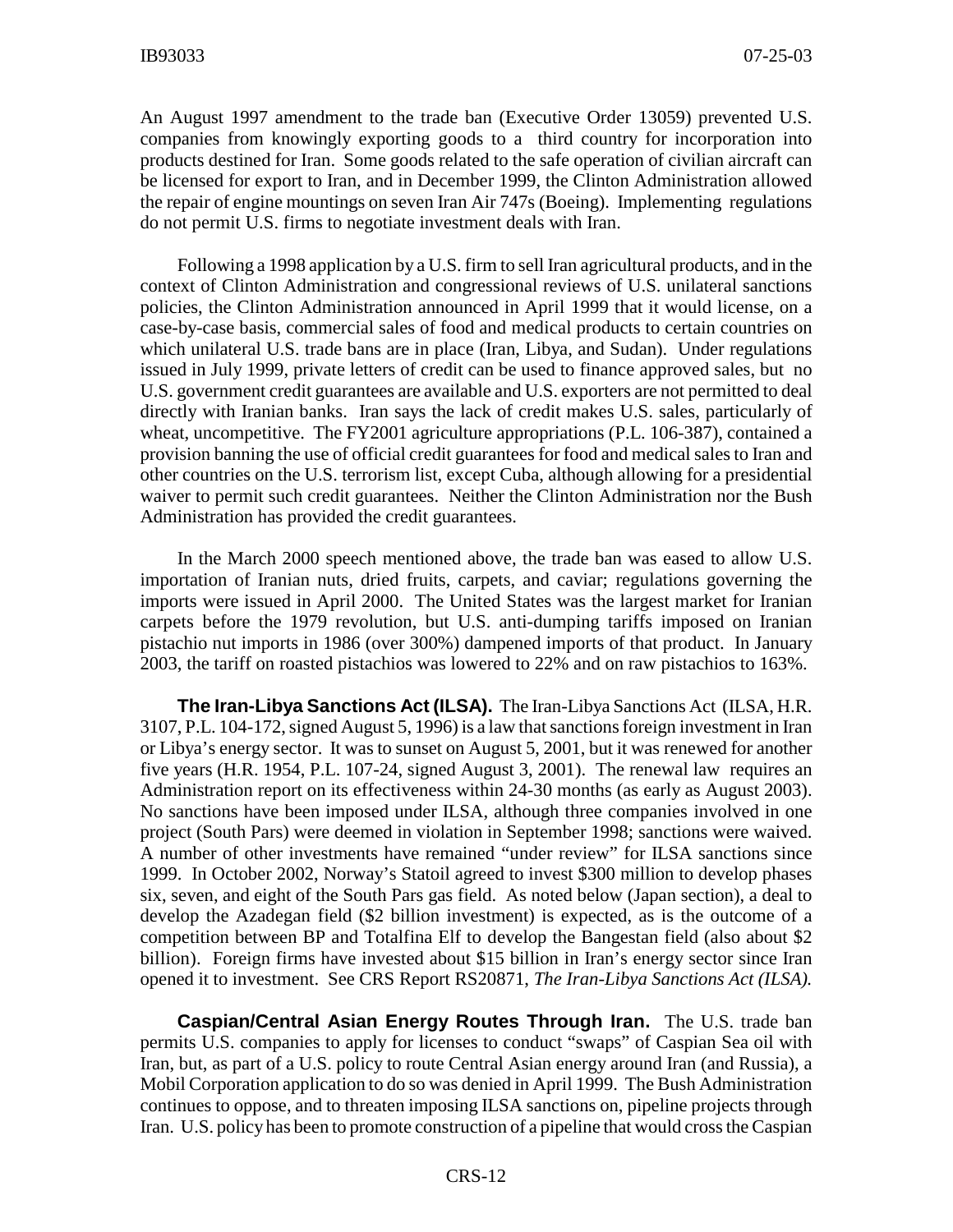Sea and let out in Ceyhan, Turkey (Baku-Ceyhan pipeline); the policy appeared to bear fruit when four Caspian nations (Turkey, Georgia, Azerbaijan, and Kazakhstan) signed an agreement embracing Baku-Ceyhan on November 18, 1999. Regional and corporate support for the project subsequently gained momentum and the early stages of pipeline construction have begun. Despite U.S. pressure not to import Iranian gas, in December 2001 Turkey began doing so through a new cross-border pipeline, under an August 1996 agreement.

**Europe and Japan's Relations With/Lending to Iran.** U.S.-allied differences on Iran narrowed in the late 1990s in concert with the Clinton Administration's attempt to engage Iran, a policy consistently favored by the European countries as a way to moderate Iran's behavior. During 1992-1997, the European Union (EU) countries maintained a policy of "critical dialogue" with Iran. The United States did not oppose those talks but maintained that the EU's dialogue would not change Iranian behavior. The dialogue was suspended immediately following the April 1997 German terrorism trial ("Mykonos trial") that found high-level Iranian involvement in assassinating Iranian dissidents in Germany. Alongside the post-1997 U.S. shift toward engagement, the EU-Iran dialogue formally resumed in May 1998. Since then, Khatemi has undertaken state visits to several Western countries, including Italy (March 1999), France (October 1999), Germany (July 2000), and Japan (November 2000). The United States publicly welcomed these visits. On December 12, 2002, Iran and the EU began formal negotiations on a trade pact that would lower the tariffs or increase quotas for Iranian exports to the EU countries, with some linkage to Iran addressing EU concerns on Iran's human rights practices and terrorism sponsorship. However, recent revelations about Iran's possible nuclear weapons ambitions have caused the EU to become more cautious in approaching Iran; on July 21, 2003, EU foreign ministers warned Iran they would "review" relations unless Iran accepted more intrusive IAEA inspections. They also expressed concern about Iran's human rights record.

The resolution of the "Rushdie affair" to Britain's satisfaction sparked improvement in its relations with Iran. Iran maintains that Ayatollah Khomeini's 1989 death sentence against author Salman Rushdie cannot be revoked (his "Satanic Verses" novel was labeled blasphemous) because Khomeini is no longer alive to revoke it. However, on September 24, 1998, Iran's Foreign Minister pledged to Britain that Iran will not seek to implement the sentence and opposes any bounties offered for his death. Britain then upgraded relations with Iran to the ambassadorial level, and Foreign Ministers of the two countries have exchanged several visits. In October 2000, Britain began extending longer term credit (two years or greater) for exports to Iran. Some Iranian clerics (outside the formal government structure) have said the death sentence stands, and the Iranian government has not required the Fifteen Khordad foundation to withdraw its \$2.8 million reward for Rushdie's death. Khatemi said on June 4, 2001 that he considers the issue closed.

In August 1999, Japan continued a gradual improvement in relations with Iran by announcing a resumption of Japan's official development lending program for Iran to construct a hydroelectric dam over the Karun River. However, the \$70 million increment announced was less that Iran had wanted, and Japan said that this tranche would close out Japan's involvement in the project. (In 1993, Japan provided the first \$400 million tranche of the overall \$1.4 billion official development loan program, but the lending was subsequently placed on hold as the United States sought to persuade its allies to pressure Iran.) In late January 2000, Japan agreed to resume medium- and long-term export credit insurance for exports to Iran, suspended since 1994. Economic relations improved further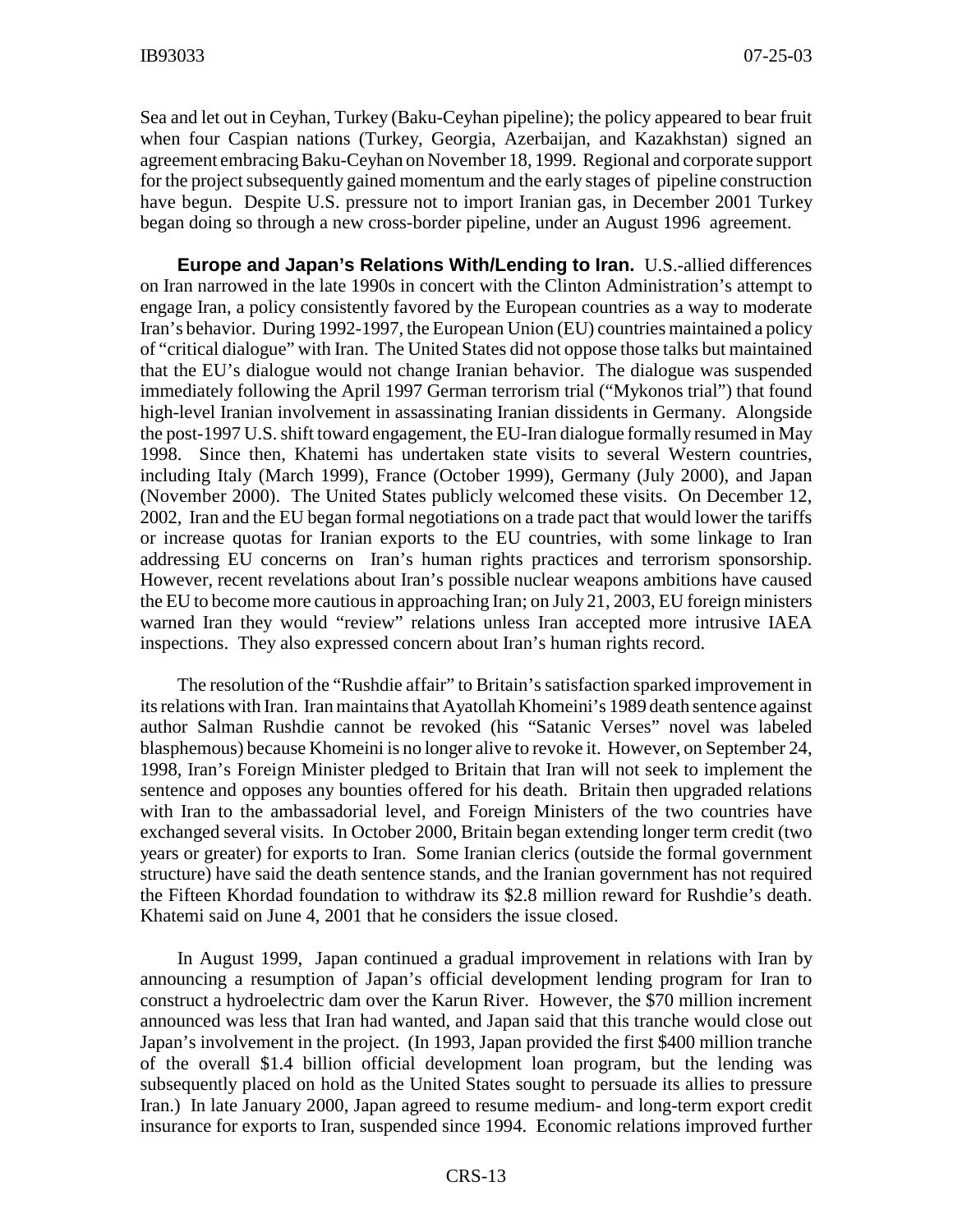during Khatemi's November 2000 visit to Tokyo, which resulted in Iran's granting Japanese firms the first right to negotiate to develop the large Azadegan field. A \$2 billion deal to develop that field was expected by June 30, 2003, but Japan's firms did not reach an agreement by that deadline, partly in protest of Iran's nuclear program, leaving the status of that deal unclear. Partly at U.S. urging, Japan has refused to extend to Iran new official loans.

During 1994-1995, and over U.S. objections at the time, Iran's European and Japanese creditors rescheduled about \$16 billion in Iranian debt. These countries (governments and private creditors) rescheduled the debt bilaterally, in spite of Paris Club rules that call for multilateral rescheduling and International Monetary Fund (IMF) involvement. Iran has worked its external debt down from \$32 billion in 1997 to about \$20 billion as of March 2002, according to Iran's Central Bank. The improved debt picture has led most European export credit agencies, including Germany's Hermes, France's COFACE, and that of Spain, to restore insurance cover for exports to Iran. In July 2002, Iran tapped international capital markets for the first time since the Islamic revolution, selling \$500 million in bonds to European banks. At the urging of the U.S. government, in May 2002 Moody's stopped its credit ratings service for Iran's government bonds on the grounds that performing the credit ratings service might violate the U.S. trade ban.

**Multilateral Lending to Iran.** Section 1621 of the Anti-Terrorism and Effective Death Penalty Act of 1996 (P.L. 104-132) amended the Foreign Assistance Act to require the United States to vote against international loans to countries on the U.S. terrorism list. Acting under provisions of successive foreign aid laws, in 1993 the United States voted its 16.5% share of the World Bank against loans to Iran of \$460 million for electricity, health, and irrigation projects. To signal opposition to international lending to Iran, the FY1994 foreign aid appropriations (P.L. 103-87) cut the Administration's request for the U.S. contribution to the World Bank by the amount of those loans. That law, as well as the foreign aid appropriations for FY1995 (P.L. 103-326) and FY1996 (P.L. 104-107), would have significantly reduced U.S. payments to the Bank if it had provided new loans to Iran.

By 1999, Iran's moderating image had led the World Bank to consider new loans. In May 2000, the United States was unsuccessful in obtaining further delay on a vote on new lending for Iran, and its allies outvoted the United States to approve \$232 million in loans for health and sewage projects. Twenty one of the Bank's twenty four governors voted in favor, and France and Canada abstained. Earlier, Iran also had asked the International Monetary Fund for about \$400 million in loans (its quota is about \$2 billion) to help it deal with its trade financing shortfalls. However, Iran balked at accepting IMF conditionality, and there was no agreement. Despite the required U.S. opposition, on May 10, 2001, the World Bank's executive directors voted to approve a two-year economic reform plan for Iran that envisions \$775 million in new Bank loans. In May 2003, the Bank began considering a \$112 million loan to Iran for low- and middle-income housing.

**WTO.** The Bush Administration said in July 2001 that U.S. opposition to Iran's membership in the World Trade Organization (WTO) was "under review," but there have been no recent indications that the United States will drop that opposition. On several occasions since then, the WTO, at U.S. urging, has postponed discussion on whether to launch entry talks with Iran.